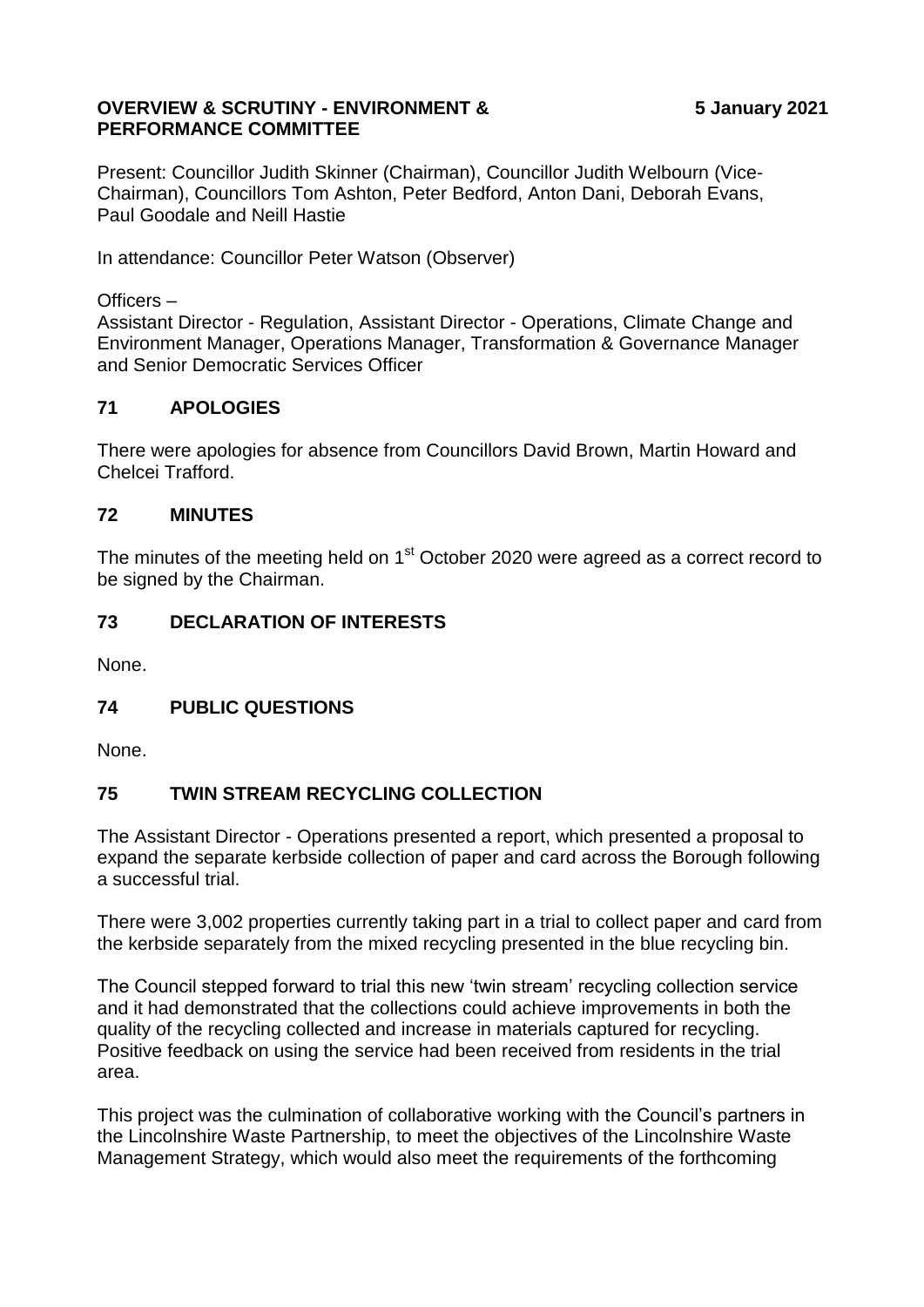national legislation contained in the Environment Bill 2020, and the Council's commitment to reduce its carbon footprint.

The report detailed the proposal to expand this service for the separate kerbside collection of paper and card to the remaining properties within the borough, setting out the environmental benefits, and operational and financial impacts. It also took account of the Council's commercial customers who would also need to take part in this twin stream recycling collection.

The Portfolio Holder addressed the Committee and voiced strong support for the scheme and then raised the following issues:

- The County Council should cover the cost of replacement bins as it would receive the surplus from the sale of the paper and card collected. ELDC's Portfolio Holder agreed that County Council funding should be 3%, not the 1% offered.
- The size of the bin would be an issue for residents in Victorian terraces etc.
- All bins and side waste should be collected currently. . There had been many complaints because bins and side waste had been missed over Christmas.
- It was essential that both residents and staff received training.

Members fully supported the scheme and felt that officers and refuse staff were doing an excellent job. Various points were made, including:

- Households having another bin on view in some streets would detract from the attractiveness of the area.
- They had received many complaints from residents who did not have room for an additional bin with some having to take them through the house.
- Houses in multiple occupation (HMOs) had not been included in the trial.
- The monthly collection of the blue and purple bins might not be sufficient, particularly in lockdown when more waste was created. Blue bins would be heavy with only been collected every four weeks.
- There were conflicting views about the colour of bins; purple stood out too much and black would be less visible at night.
- It would be useful to know the views of the Lincolnshire Waste Partnership and other Lincolnshire authorities about how they were tackling recycling.
- It was satisfying that Boston would be at the forefront of the rollout and some initial problems were inevitable.
- It could make a huge difference to contamination rates.
- It would be preferable to try to secure additional funding.
- There had been many problems over the Christmas period, particularly as there were no stickers on the bins to explain when collections would be made.
- It was doubtful that the scheme would reduce the level of fly tipping: This had not been experienced in a ward included in the trial.
- Side waste should be collected.
- There needed to be further education regarding what went in each bin in order to avoid contamination. Facebook could also be used to get the message out.
- The Council could liaise with letting agencies in order to ensure residents from all communities receive clear information.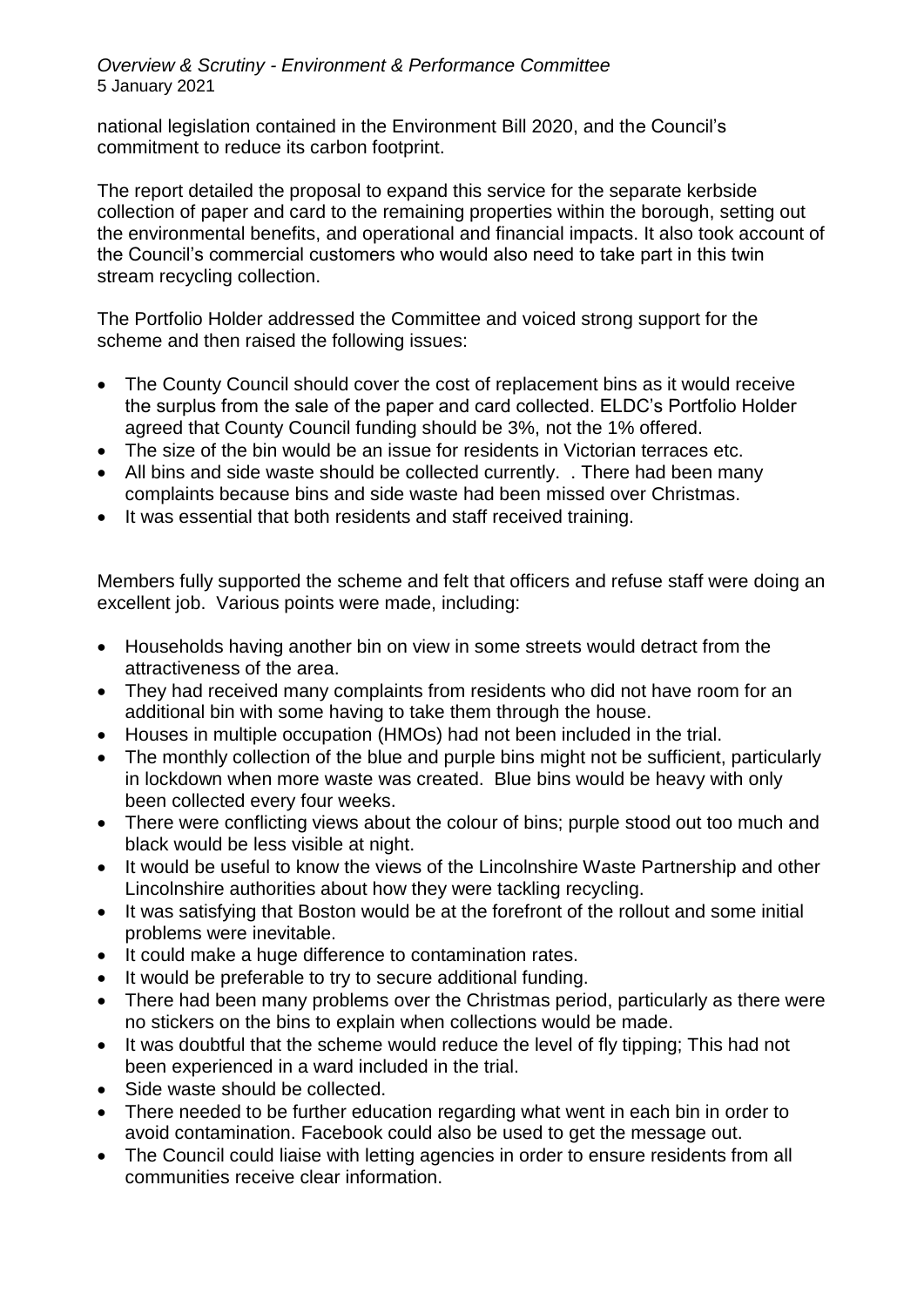• Provision of large communal bins on collection sites and managed 'bring sites' would be preferable to forcing people to have additional bins.

The Assistant Director - Operations confirmed that the new bins would be black with a purple lid.

### **Action: VB**

To discuss whether the purple bins used during the trial card and paper scheme will be retained or replaced with the black/purple bins

The Portfolio Holder confirmed that discussions were ongoing with the County Council about installing cameras on lampposts in fly tipping hotspots. It was noted that they could also be fitted to trees.

The Chairman was pleased that Boston was at the forefront of the scheme and thanked officers for their hard work and hoped additional funding would be secured. It was essential to get the message across to the public; pictorial information was more effective in doing this. Communal bins could be provided for HMOs, perhaps with a combination lock.

The Assistant Director - Operations agreed that there needed to be full engagement with the public. Officers worked hard to include all communities. Information was given out in different languages and the refuse crew themselves included operatives who spoke different languages. Pictures were being used rather than words. Larger bins were part of the procurement and communal bins were used in East Lindsey. Fly tipping was happening regardless of the recycling schemes in place. The issue of HMOs was on the list of matters to be addressed. Other local authorities would learn from Boston's roll out.

The Assistant Director - Operations thanked Members for their ideas, which would be considered. It was important that, for the scheme be a success, recycling needed to be as easy as possible for the public. Consistency of materials collected for recycling was a crucial point and they were working hard on producing more consistent messages across Lincolnshire. The Government was expecting consistency of material streams nationally and authorities now collected the same materials for recycling across Lincolnshire.

# **76 CLIMATE CHANGE AND ENVIRONMENT UPDATE**

The Climate Change & Environment Manager presented a report, which detailed the progress made by the Council against the nine recommendations agreed by Full Council in January 2020 (Appendix A), attached a draft Environmental Policy for Members' consideration (Appendix B) and set out the next steps to be taken.

The Climate Change Working Group, established by the Committee, had submitted the nine recommendations to Full Council, but the Covid-19 pandemic had impacted progress and the necessary resources to take the work forward had only been identified recently. The Climate Change & Environment Manager had been working with the Assistant Director - Regulation since August 2020.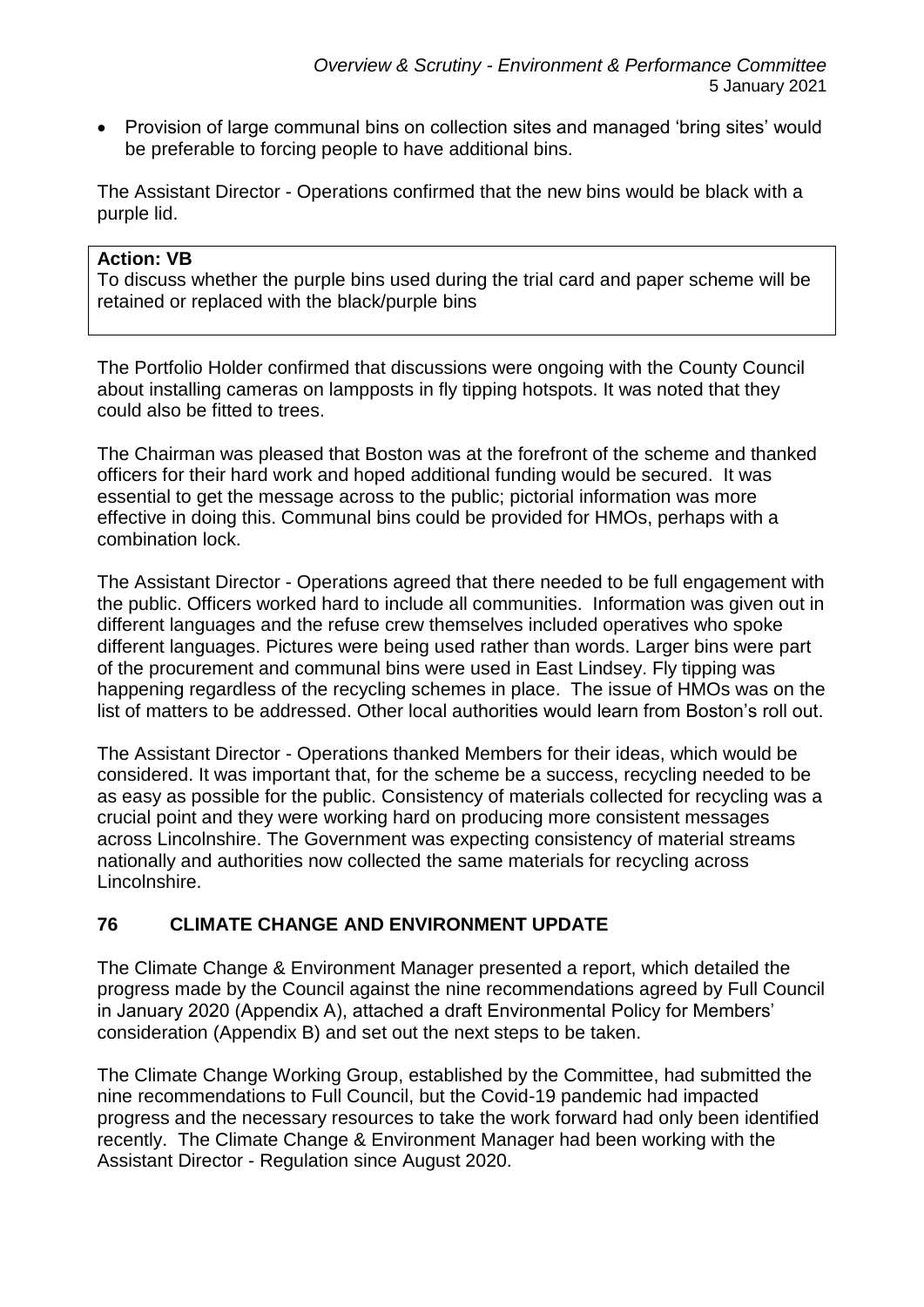*Overview & Scrutiny - Environment & Performance Committee* 5 January 2021

The Strategic Alliance with East Lindsey District Council (ELDC) gave a renewed opportunity to pick up this work and to share knowledge and experience to help both authorities take action on the climate change agenda.

The Council's new Corporate Strategy for 2020-24 included a priority around environmental awareness and accountability. This contained several commitments including developing a Carbon Reduction Plan and ensuring that every service and policy delivered on the Council's climate change commitments.

The Council was in the process of commissioning the Carbon Trust to produce a new Carbon Reduction Plan, which would also provide an updated baseline of the current carbon footprint. Work would begin on this in early 2021. The Carbon Trust had recently completed a similar exercise for ELDC and it was hoped there would be opportunities to align both plans and identify savings through joint projects.

The nine recommendations demonstrated a clear intention to embed a culture of environmental consideration and carbon reduction across all areas of the Council. To ensure this happened, the Environment Policy would set the framework under which relevant plans and strategies, such as the Carbon Reduction Plan, would sit. It was a simple mandate for climate change and environment action with four main themes that would ensure every service area was working to an agreed set of objectives consistent with the new corporate priority.

It was also important that all Council staff had an awareness of the far-reaching implications of climate change, the multiple benefits that taking action could achieve and an understanding of where changes could be made. A Carbon Literacy training programme was in development to be rolled out to all staff and Members in 2021.

The next step would be to produce a Climate Change Strategy for the Strategic Alliance as a whole, which would set the context for Boston and East Lindsey. The Strategy would identify key sectors and stakeholders with which to engage and set out an action plan for ensuring the Council and ELDC worked collaboratively to reduce emissions and enhance the natural environment for residents, businesses and visitors.

As Portfolio Holder, the Leader explained that the new Climate Change Strategy would be an important key consideration for the Council. Progress could not made alone; it would be crucial to draw on experience to benefit the whole area.

Members welcomed and commended the report. It was remarked that all individuals could play their part towards the carbon reduction, e.g. with respect to their choice of vehicles.

There was recognition of the importance of climate change issues and delivery of carbon reduction within the planning process. It would be useful for the South East Lincolnshire Joint Strategic Planning Committee (SELJSPC), which had not yet met since early 2020, to meet as soon as possible to discuss how to make progress on the themes of the environmental policy.

There was concern about reference to significant financial resources in terms of not putting the Council in difficulties, as it was in a more challenging financial position than ELDC.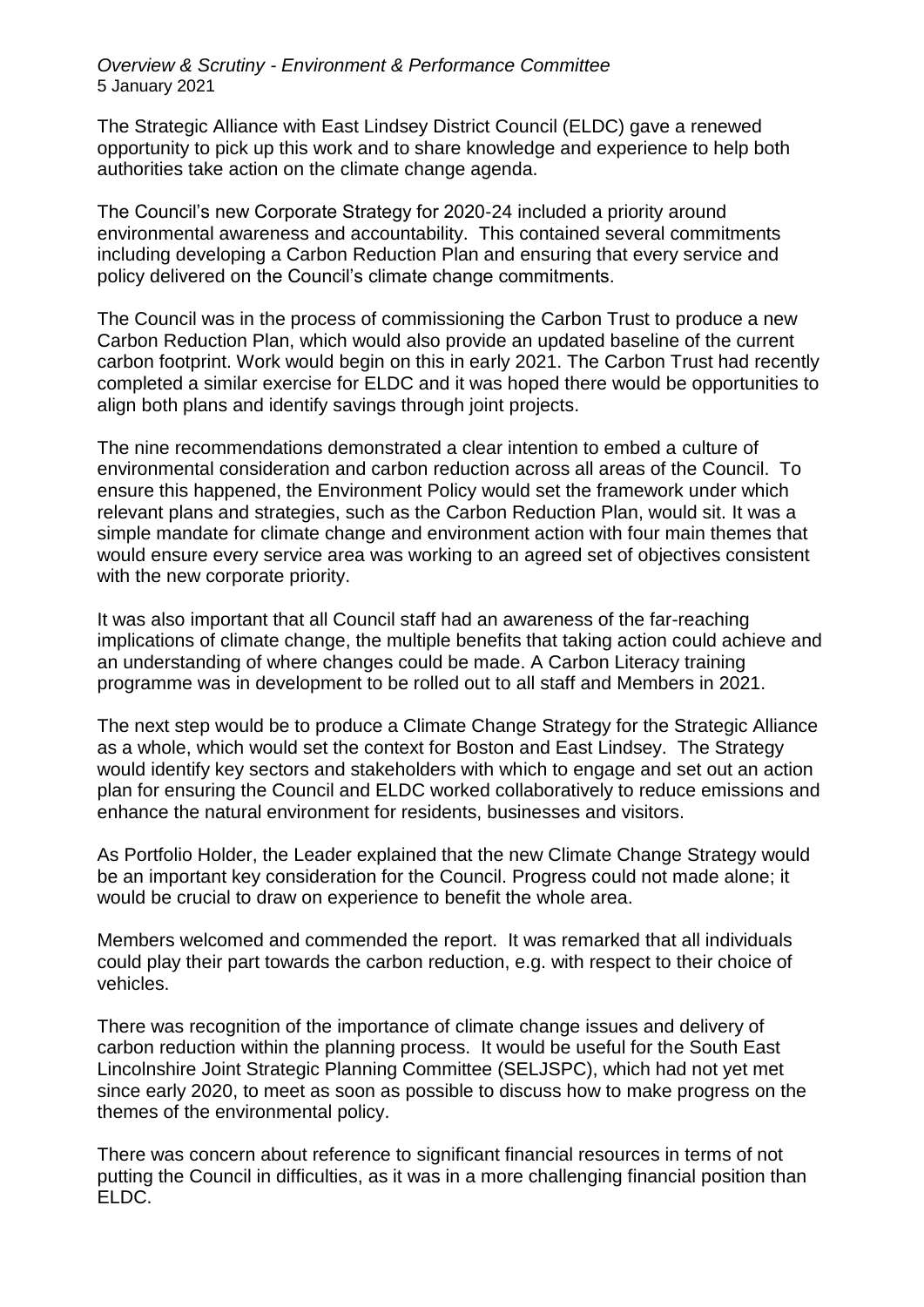The Leader explained that the themes of the Environmental Policy would be delivered at the same time as delivering value for money and that many projects were being considered.

A non-Committee Member who had served on the Climate Change Working Group was invited to address the Committee and expressed the view that the proposed measures to address the issues of climate change would also assist the Council, because when making energy savings, money was also saved, adding that it would be useful to see an estimate of cost savings and timescales.

The Climate Change & Environment Manager explained that costs were unknown at present. A significant amount of work would have to be carried out first, but they were examining the cost/benefit analysis of projects to ensure they were financially sound. They would be developed over time and considered on a case-by-case basis. The Council had done quite a lot of work over the last few years towards this, but there was still a lot of unknown factors. In addition, in the forthcoming years, new technology would come to the forefront and its effects were not yet known.

A significant amount of money was coming from Government, e.g. the feasibility study of the Municipal Buildings had been completely funded through grants. Some costs would be covered by grant funding and some would be invest-to-save projects.

The Chairman fully supported the policy and report, and expressed particular interest in eco-developments and felt work should be undertaken with developers as they were still building houses without consideration for climate change issues.

The Climate Change & Environment Manager confirmed that this was being given consideration, but it would take time. They were considering establishing a reference group with agents and developers to work with them to understand the issues. Although it would reduce viability of developments, these matters had to be addressed. ELDC's local plan was being reviewed currently and they could run through the viability assessments to ensure they were robust. However, progress would be slow.

In conclusion, the Assistant Director - Regulation expressed his appreciation to the Climate Change & Environment Manager for the quick progress achieved since her arrival and her professional input, and also thanked the Portfolio Holder. The Climate Change Working Group had given the Council a clear mandate, but the pandemic had intervened. The report set out progress made and the roadmap of how it would be delivered in future. Members were thanked for their support.

# **RESOLVED that:**

- **1. The progress already achieved in delivering the nine recommendations approved by Full Council in January 2020 is recognised and the next steps as outlined in the report are supported.**
- **2. Cabinet be recommended to adopt the Environment Policy.**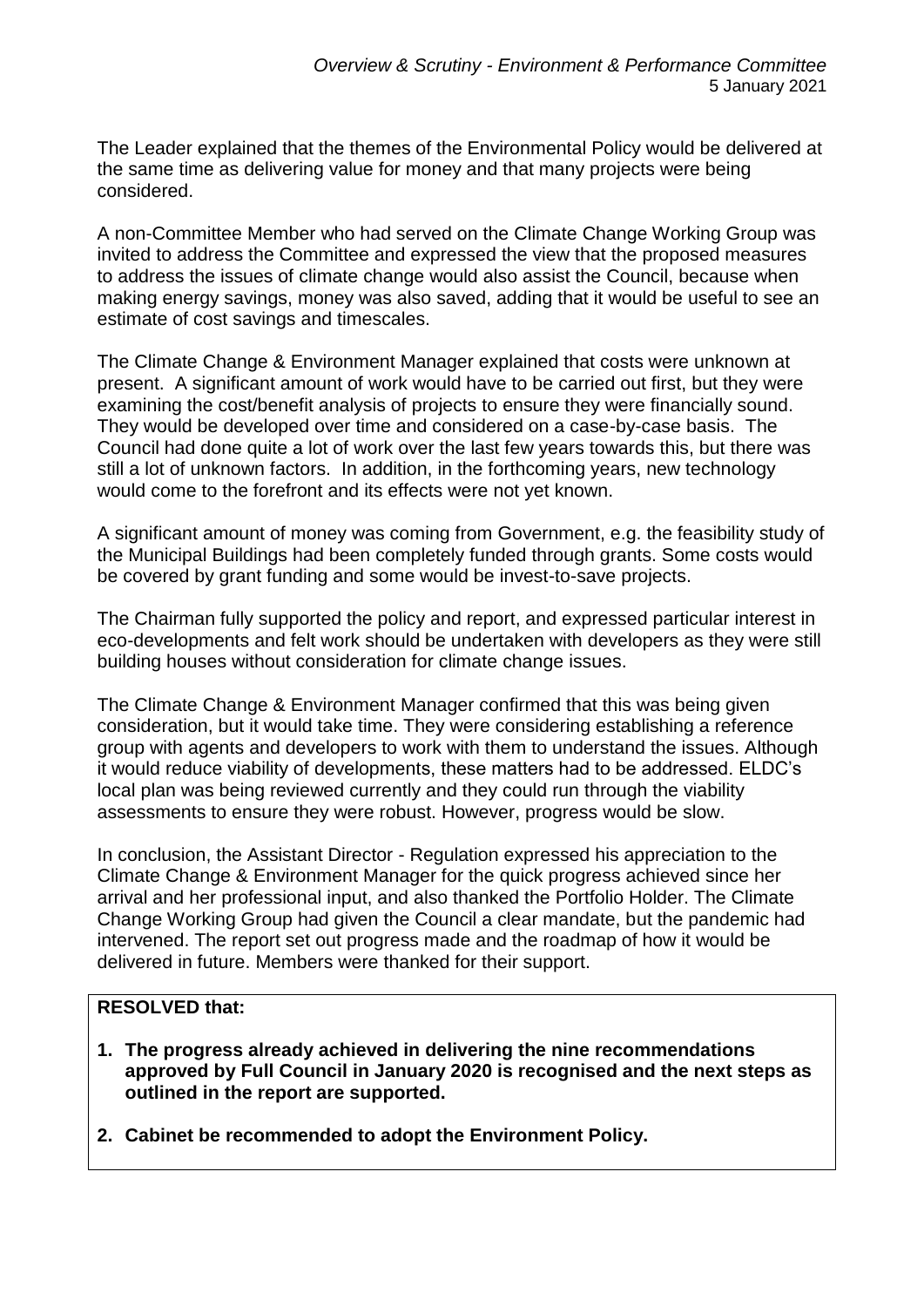# **77 WORK PROGRAMME TO INCLUDE QUARTER 2 PERFORMANCE DATA**

Members considered the Committee's work programme for the remainder of the year along with performance monitoring information for 1 July – 30 September 2020 in relation to the priorities within the Committee's remit.

The Transformation & Governance Manager advised the Committee of the positive progress made in many areas despite the difficult circumstances. There were some challenges and the report set out how these were being addressed.

In response to questions, it was confirmed that the low percentage of net business rates collected had been the result of the impact of COVID reliefs.

Members gave further consideration to fly tipping, which they felt was a significant issue. They asked that the fly tipping teams be congratulated and thanked for their hard work, particularly due to the increase in the last few months. However, despite their tremendous work, it had still not been possible to reduce the amount of fly tipping, especially in the summer months. It was appalling and resulted in a significant number of complaints. One view was that there was a link between incidents of fly tipping incidents and the tip, which should be more accessible to make it easier to use to get rid of waste. It was felt that Members should meet urgently to rethink the issues and explore possible solutions.

In agreement, the Portfolio Holder asserted that they should all work together to help clean up the town and all areas of the borough. The non-Committee Member in attendance asked if a working group should be set up.

The Leader agreed and confirmed that they were checking fly tips in order to identify those responsible in order to prosecute them.

A Member expressed satisfaction at the increase in fines and stressed the importance of raising awareness of how matters were pursued, suggesting that details of fines and prosecutions should be published prominently.

The Transformation & Governance Manager confirmed that the figures in the report were affected by the timing of the end of the quarter in that some had not yet had time to be paid. A table would be contained in the next quarter's report with full and clear data.

The Assistant Director - Regulation confirmed these issues would be discussed with the Assistant Director - Operations with a view to holding a meeting to explore ideas along with the Operations Manager, though they needed to be conscious of the timing with respect to work on the twin stream recycling scheme.

It was agreed to form a Working Group for Members to explore solutions to the problems of fly tipping, with names to be forwarded to the clerk.

#### **Action: JC**

Advise all Members of the Committee that a Working Group is to meet to explore fly tipping solutions and forward names of those interested to Madam Chairman.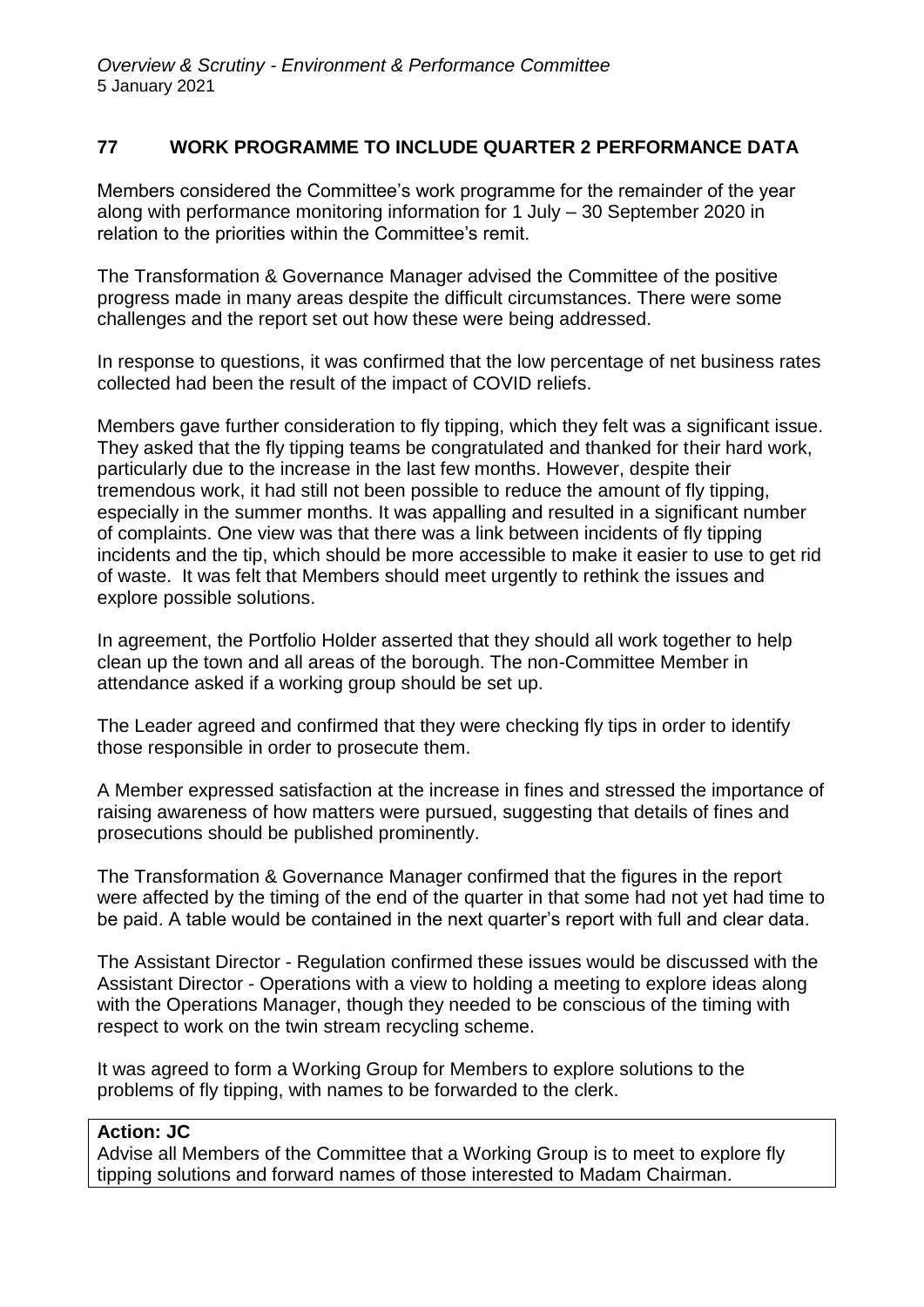The Assistant Director - Regulation then updated the Committee as follows.

- 1. The opening hours of the Waste Recycling Centre in Boston had been circulated to Members.
- 2. The Operations Manager had raised Members' concerns in respect of dog kidnapping with Boston's Inspector Fran Harrod who had reported that the police had not seen an increase in reports of such incidents.
- 3. With respect to the installation of CCTV at recognised fly-tipping hotspots across the borough, the Council had entered into a contract for overt surveillance CCTV. A camera placed by Asda had made 175 observations within two weeks and the quarterly reports would reflect this information in due course. They were considering the matter with colleagues to develop this.
- 4. A report on the provision of public conveniences, both local authority facilities and privately owned facilities available for public use, would be added to the work programme.
- 5. Regarding reports of street lights out within the town centre, down West Street and through Wide Bargate, the County Council had provided an update. They had met on site with the contractor to carry out repairs and the LED upgrade kit manufacturer was looking at a permanent repair / replacement strategy. All lights were currently working.

The next meeting on 23 February would be a single item agenda.

# **77 WORK PROGRAMME TO INCLUDE QUARTER 2 PERFORMANCE DATA**

Members considered the Committee's work programme for the remainder of the year along with performance monitoring information for 1 July – 30 September 2020 in relation to the priorities within the Committee's remit.

The Transformation & Governance Manager advised the Committee of the positive progress made in many areas despite the difficult circumstances. There were some challenges and the report set out how these were being addressed.

In response to questions, it was confirmed that the low percentage of net business rates collected had been the result of the impact of COVID reliefs.

Members gave further consideration to fly tipping, which they felt was a significant issue. They asked that the fly tipping teams be congratulated and thanked for their hard work, particularly due to the increase in the last few months. However, despite their tremendous work, it had still not been possible to reduce the amount of fly tipping, especially in the summer months. It was appalling and resulted in a significant number of complaints. One view was that there was a link between incidents of fly tipping incidents and the tip, which should be more accessible to make it easier to use to get rid of waste. It was felt that Members should meet urgently to rethink the issues and explore possible solutions.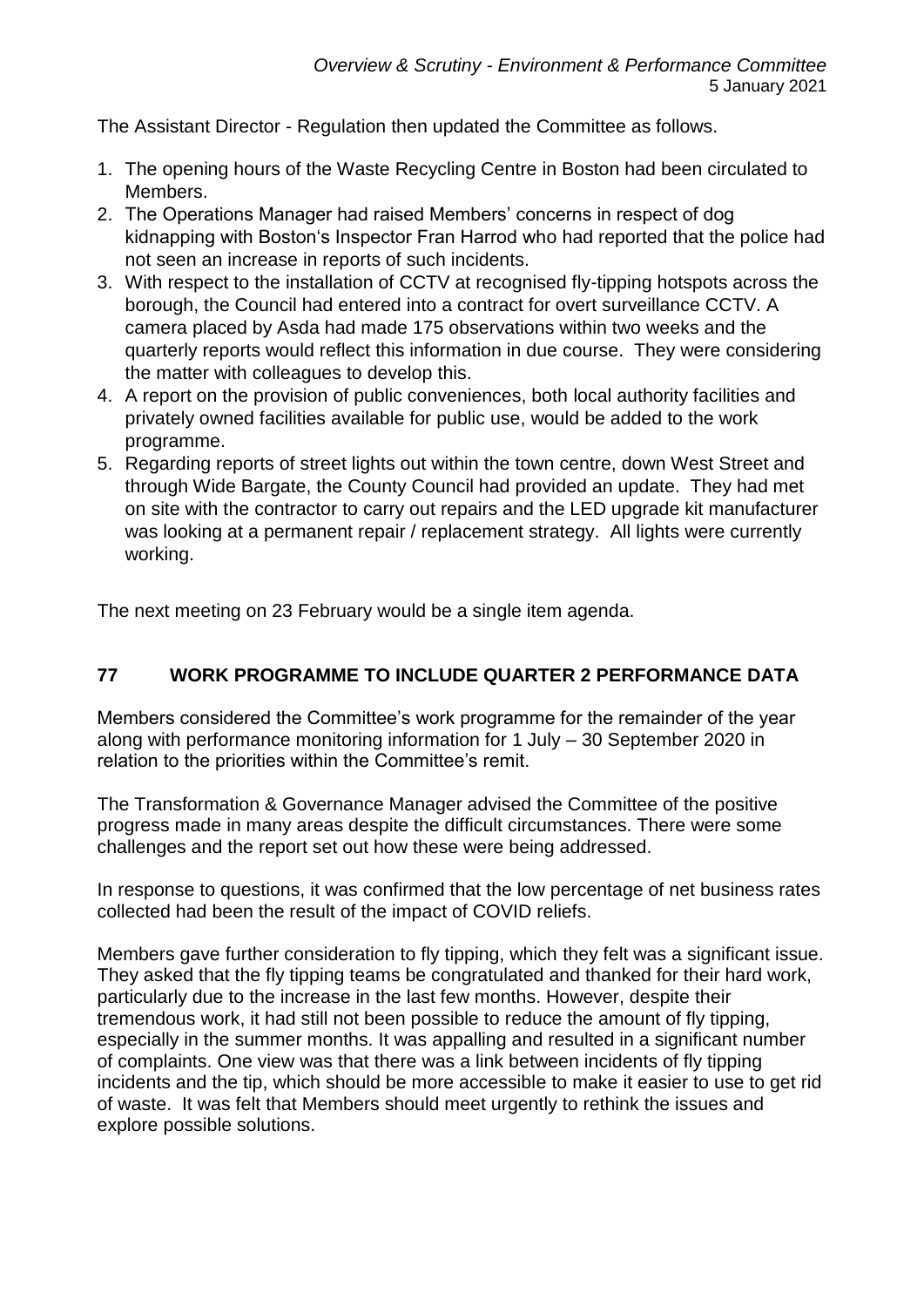*Overview & Scrutiny - Environment & Performance Committee* 5 January 2021

In agreement, the Portfolio Holder asserted that they should all work together to help clean up the town and all areas of the borough. The non-Committee Member in attendance asked if a working group should be set up.

The Leader agreed and confirmed that they were checking fly tips in order to identify those responsible in order to prosecute them.

A Member expressed satisfaction at the increase in fines and stressed the importance of raising awareness of how matters were pursued, suggesting that details of fines and prosecutions should be published prominently.

The Transformation & Governance Manager confirmed that the figures in the report were affected by the timing of the end of the quarter in that some had not yet had time to be paid. A table would be contained in the next quarter's report with full and clear data.

The Assistant Director - Regulation confirmed these issues would be discussed with the Assistant Director - Operations with a view to holding a meeting to explore ideas along with the Operations Manager, though they needed to be conscious of the timing with respect to work on the twin stream recycling scheme.

It was agreed to form a Working Group for Members to explore solutions to the problems of fly tipping, with names to be forwarded to the clerk.

#### **Action: JC**

Advise all Members of the Committee that a Working Group is to meet to explore fly tipping solutions and forward names of those interested to Madam Chairman.

The Assistant Director - Regulation then updated the Committee as follows.

- 1. The opening hours of the Waste Recycling Centre in Boston had been circulated to Members.
- 2. The Operations Manager had raised Members' concerns in respect of dog kidnapping with Boston's Inspector Fran Harrod who had reported that the police had not seen an increase in reports of such incidents.
- 3. With respect to the installation of CCTV at recognised fly-tipping hotspots across the borough, the Council had entered into a contract for overt surveillance CCTV. A camera placed by Asda had made 175 observations within two weeks and the quarterly reports would reflect this information in due course. They were considering the matter with colleagues to develop this.
- 4. A report on the provision of public conveniences, both local authority facilities and privately owned facilities available for public use, would be added to the work programme.
- 5. Regarding reports of street lights out within the town centre, down West Street and through Wide Bargate, the County Council had provided an update. They had met on site with the contractor to carry out repairs and the LED upgrade kit manufacturer was looking at a permanent repair / replacement strategy. All lights were currently working.

The next meeting on 23 February would be a single item agenda.